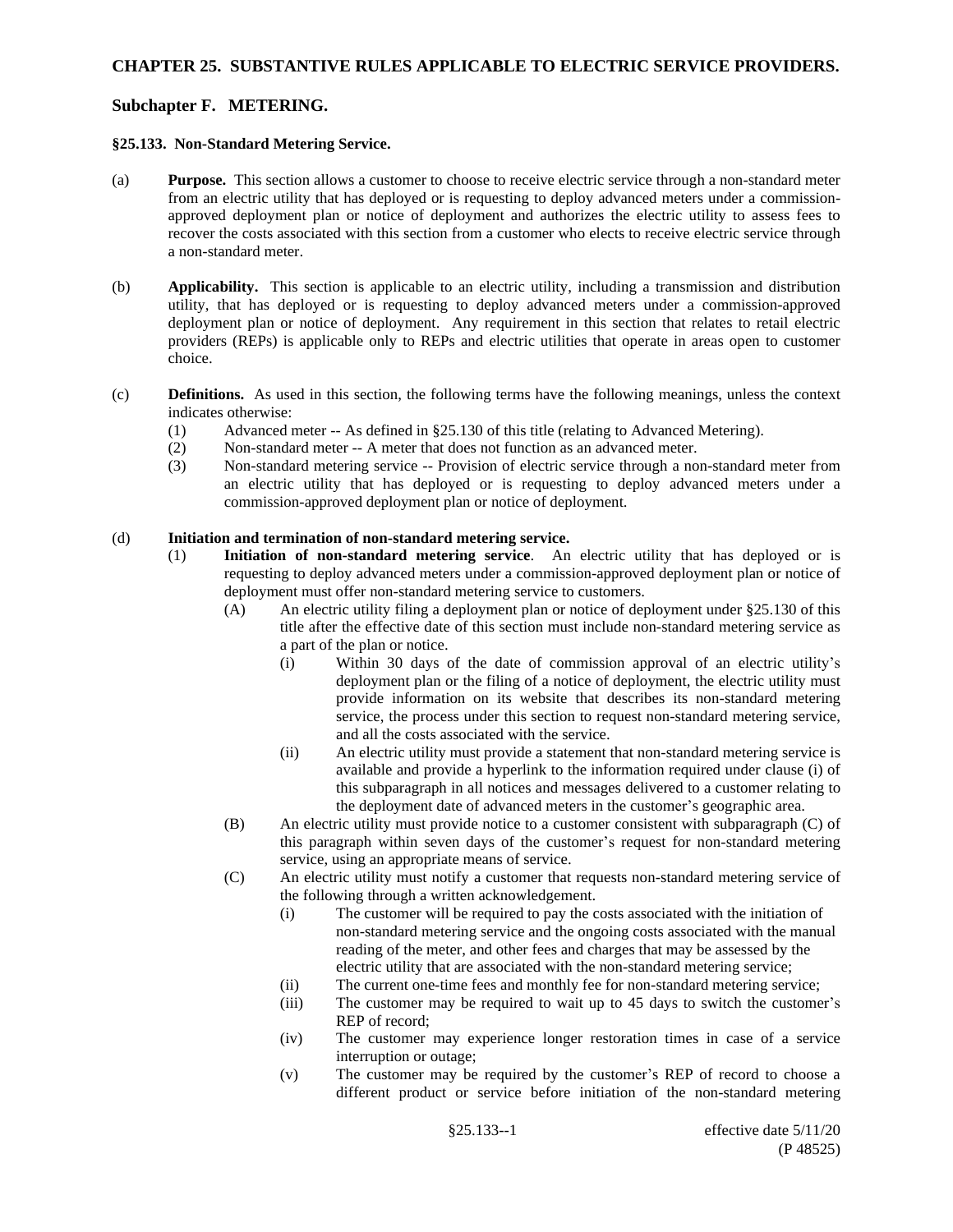# **Subchapter F. METERING.**

service, subject to any applicable charges or fees required under the customer's existing contract, if the customer is currently enrolled in a product or service that relies on an advanced meter; and

- (vi) For a customer that does not currently have an advanced meter, the date (60 days after service of the notice) by which the customer must provide a signed, written acknowledgement and payment of the one-time fee to the electric utility prescribed by subsection (f)(3) of this section. If the signed, written acknowledgement and payment are not received within 60 days, the electric utility will install an advanced meter on the customer's premises.
- (D) The electric utility must retain the signed, written acknowledgement for at least two years after the non-standard meter is removed from the premises. The commission may adopt a form for the written acknowledgement.
- (E) An electric utility must offer non-standard metering through the following means:
	- (i) disabling communications technology in an advanced meter if feasible;
		- (ii) if applicable, allowing the customer to continue to receive metering service using the existing meter if the electric utility determines that it meets applicable accuracy standards;
		- (iii) if commercially available, an analog meter that meets applicable meter accuracy standards; and
		- (iv) a digital, non-communicating meter.
- (F) The electric utility must not initiate the process to provide non-standard metering service before it has received the customer's payment and signed, written acknowledgement. The electric utility must initiate the approved standard market process to notify the customer's REP of record within three days of the electric utility's receipt of the customer's payment and signed, written acknowledgement. Within 30 days of receipt of the payment of the one-time fee and the signed written acknowledgement from the customer, the electric utility, using the approved standard market process, must notify the customer's REP of record of the date the non-standard metering service was initiated.
- (2) **Termination of non-standard metering service**. A customer receiving non-standard metering service may terminate that service by notifying the customer's electric utility. The customer will remain responsible for all costs related to non-standard metering service.

### (e) **Other electric utility obligations.**

- (1) When an electric utility completes a move-out transaction for a customer who was receiving nonstandard metering service, the electric utility must install or activate an advanced meter at the premises.
- (2) An electric utility must read a non-standard meter monthly. In order for the electric utility to maintain a non-standard meter at the customer's premises, the customer must provide the electric utility with sufficient access to properly operate and maintain the meter, including reading and testing the meter.
- (f) **Cost recovery and compliance tariffs.** All costs incurred by an electric utility to implement this section must be borne only by customers who choose non-standard metering service. A customer receiving nonstandard metering service must be charged a one-time fee and a recurring monthly fee.
	- (1) An electric utility's application for approval of its non-standard metering service tariff or amended tariff must be fully supported with testimony and documentation. The application must include one-time fees and a monthly fee for non-standard metering service and must also include the fees for other discretionary services performed by the electric utility that are affected by the customer's selection of non-standard metering service. The commission will allow the electric utility to recover the reasonable rate case expenses that it incurs under this paragraph as part of the one-time fee, the monthly fee, or both. The application must describe the extent to which the back-office costs that are new and fixed vary depending on the number of customers receiving non-standard metering service. Unless otherwise ordered, the electric utility must serve notice of the approved rates and the effective date of the approved rates within five working days of the filing of the